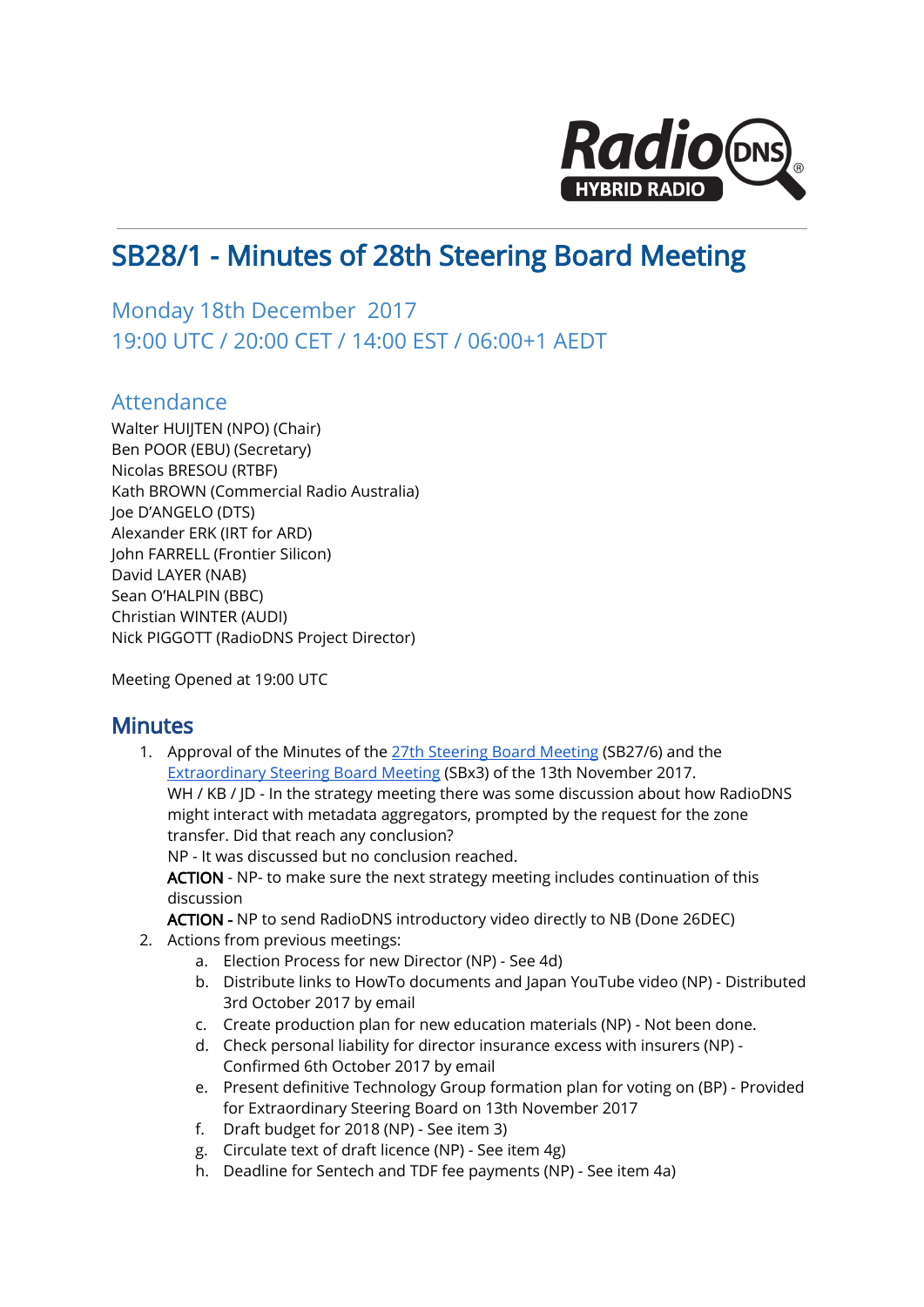- i. Continuation of strategy discussion (NP) See item 4j)
- j. Set a date for changes to TS 102 818 and TS 103 270 (BP) See item 5)
- k. Circulate testing platform brief (NP) See item 4e)
- 3. Proposed Budget 2018 ([SB28/2](https://docs.google.com/document/d/1pdUtmZn6IPzAiNCl5L94ggtLONuxxrG-DE4wZwEZnOg/edit#heading=h.qm8gzbyxgu59) & [SB28/2a](https://drive.google.com/file/d/1A1c1P0R8C2-VmoeLF0UZq4pbCbgkNqtN/view))

BP - Are the projections of revenue from HbbTV consistent? NP - They're fees for being in the DNS, and they should roll on each year from each broadcaster.

SOH - Is the HbbTVDNS service considered to be trading?

NP - Yes. We don't sell anything to our members, they pay a membership fee and collectively agree how to spend it.

SOH - Do they have any rights to member services?

NP - No, none.

SOH - Could we charge for tests or compliance?

NP - Yes, we could.

WH - Have you recruited for the admin assistant?

NP - A couple of potential candidates who could work flexibly and within the budget have been identified, but no offers for work made yet.

SOH - Is the payment for HbbTVA coming from them directly? Is there bad debt provision for Hbb customers?

NP - Each broadcaster is paying us directly, not HbbTVA. As we'd be charging broadcasters for services in advance, if they don't settle their bills, we wouldn't provide the service.

JD - What do you have planned for CES? We will have 5 live markets being fed with RadioDNS content in our booth. We will be right in the middle of the auto hall surrounded by 11 automakers. Live data from Melbourne, London, Stuttgart / Berlin, Sydney, Amsterdam. Is RadioDNS having a stand?

NP - No stand, it's just travel and accommodation and time to meet people.

CW - The homepage is a bit confusing for some people. Will you re-design it?

NP - Yes, we want to redesign in 2018, within the existing budget. The job for the

homepage is different now to what it was when it was originally designed.

DL - What about China?

NP - We might reallocate budget from CRA and IBC to a Chinese event later in the year WH - How will you develop the demonstrator you've referred to?

NP - It'll be part of the £16k development budget - done jointly with EBU or a manufacturer

KB - Broadcast Asia event might be back on the agenda again, although still very much a connected show.

JF - Hong Kong Electronics Show - April and October - may be able to help

JD - Only problem with the HKES is that it's not really automotive focused, no broadcasters - lots of components and tooling.

ALL - Budget for 2018 agreed as presented

- 4. Project Office Report [\(SB28/3](https://docs.google.com/document/d/1N2wPA-0e5dQxnAkQ2ytrlt11xHOyB8ZdjprF7dfEEvA/edit#))
	- a. Membership Review

WH - How did Sentech owe 18 months of fees?

NP - They joined part-way through 2016, so we had two outstanding fees for them.

JF - When are the membership invoices going out?

NP - They'll go out by end of 2017, accompanied by a personal email.

SOH - On the issue with NXP and their questions about the free aspect of our IPR policy. That only covers things explicitly contributed to RadioDNS? Do we know why they're worried.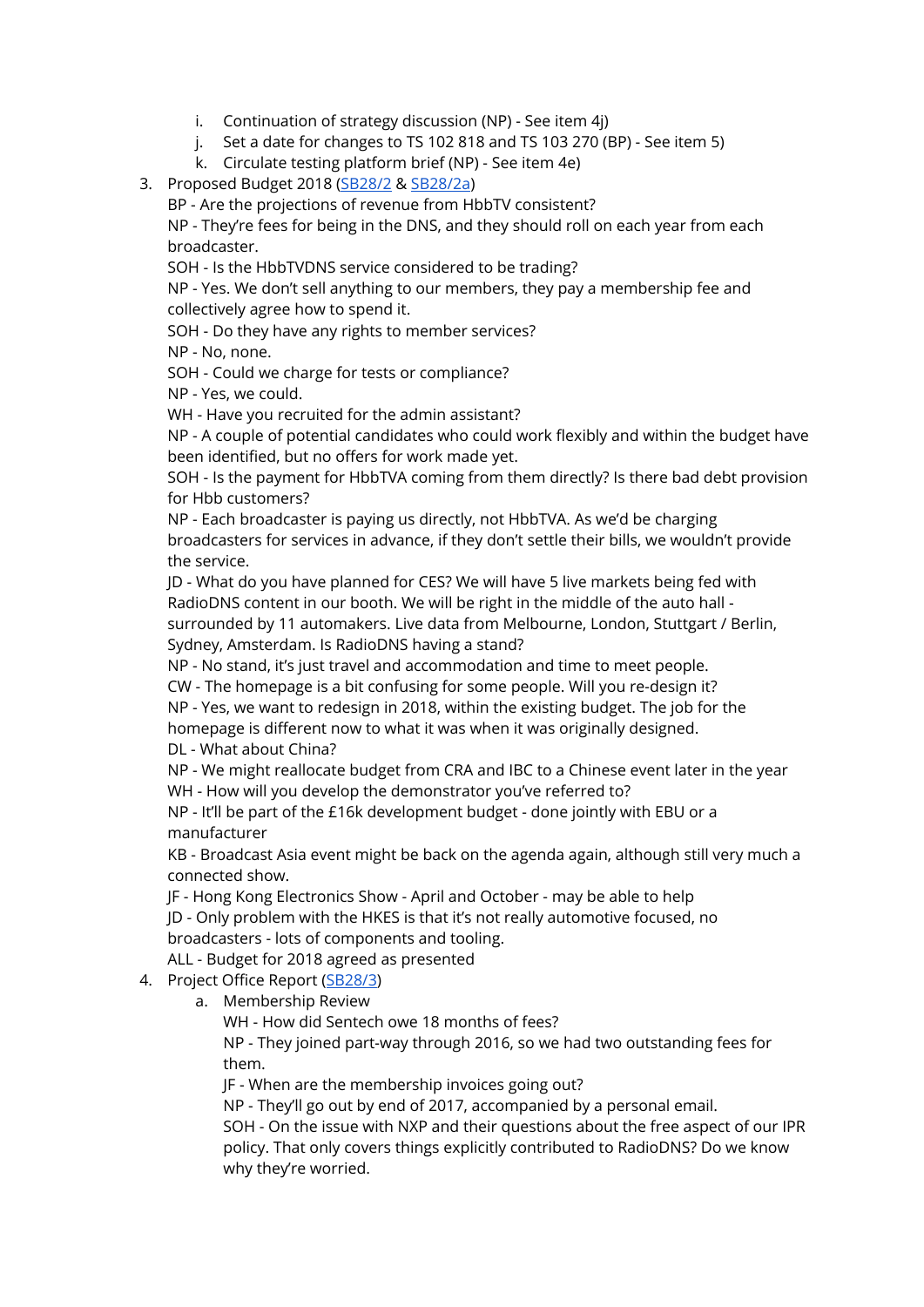NP - They're worried about the declaration event.

BP - How is this handled within WorldDAB?

NP - Their IPR policy does not require "Free"

SOH - question to JF - how do square this with your lawyers?

JF - We took the view that it was only going to apply to specifically declared items in a working group.

AE - You need to be transparent in RadioDNS groups that your licensing responsibilities apply to the whole organisation, even if you're just a representative of that organisation.

SOH / JF - There is an IPR disclosure period that gives people the opportunity to declare

ACTION - BP - Will make sure that the IPR policy and disclosure period is clear to participants in the TG

- b. Finance Review NO Questions
- c. Project Director Contract Renewal

NP - Happy to renew for 12 months, or let roll to next SB if that helps WH - If anyone emails to ask questions by 22nd December, otherwise I will renew it on 1st January 2018.

ACTION - ALL to email WH with questions if they have any by 22nd December ACTION - WH to renew PD contract, if appropriate, on 2nd January 2018

d. Election of new Director

KB - Would like to look at the structure of the board. It would be good to get another manufacturer on-board

SOH - It would be great to get more manufacturers on-board JD - What about Visteon?

NP - Apparently not doing anything in this area at all at the moment

JD - Consolidation is putting big time pressures on Tier 1s

NP - In respect of nominations, board members don't need to be employed by member organisations, they just need to be suitable candidates to be directors of RadioDNS.

ACTION - ALL NP asked all to help socialise / explain the opportunity to their contacts

DL - Has there ever been a board member who wasn't an employee of the nominating organisation?

NP - Yes, we have had that situation. It wouldn't be precedential.

ACTION - NP to run the Election from 2nd January

e. Testing Tools and Testing Platform

NO questions

ACTION - ALL - to come back to NP if there are questions about the brief fot eh testing platform.

f. ACEA Meeting

JD - Are some manufacturers still burning logos in?

NP -We're aware of a major manufacturer about to start doing so

DL - Are all these manufacturers selling cars in Europe

NP - Yes, we're only engaged with the European manufacturers on this activity NB - there is also an auto show in Brussels at about that time

g. Metadata Licence Update

JF - Will we discuss that in a future Steering Board?

SOH - It'll probably easier for us to understand the brief than the legal text ACTION - NP to circulate both documents